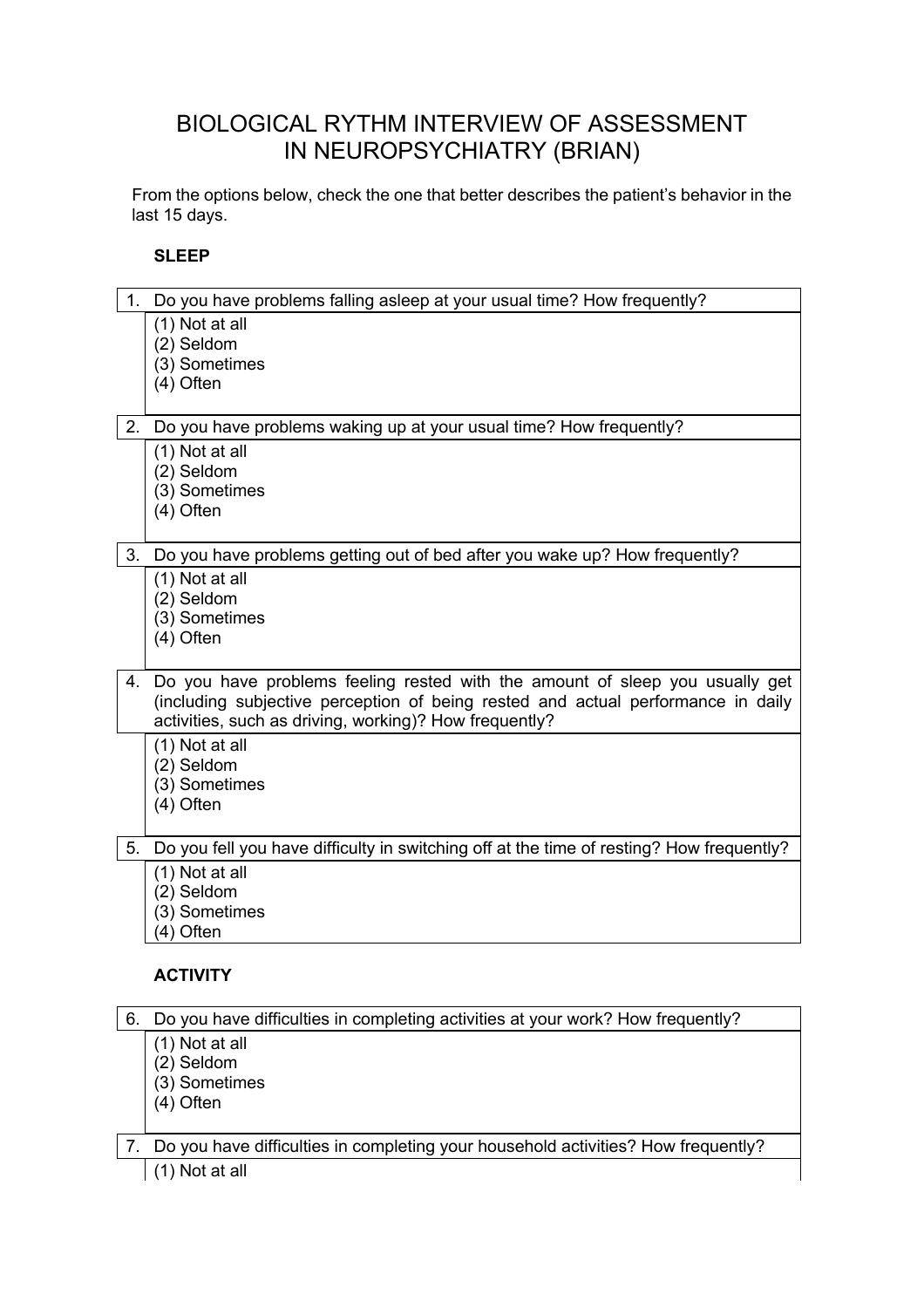- (2) Seldom
- (3) Sometimes
- (4) Often

8. Do you have difficulties in keeping your usual rhythm of physical activity (e.g. taking abus, metro or practicing sports)? How frequently?

(1) Not at all

- (2) Seldom
- (3) Sometimes
- (4) Often

# 9. Do you have difficulties in performing your daily activities in the time scheduled? How frequently?

- (1) Not at all
- (2) Seldom
- (3) Sometimes
- (4) Often

## 10. Do you have difficulties in keeping your usual level of libido / sexual activity? How frequently?

- (1) Not at all
- (2) Seldom
- (3) Sometimes
- (4) Often

## **SOCIAL**

- 11. Do you have difficulties in communicating and having interpersonal relationships with significant others? How frequently?
	- (1) Not at all
	- (2) Seldom
	- (3) Sometimes
	- (4) Often
- 12. Do you overly use electronic devices to the point that it impairs your interpersonal relationships (such as the television or the internet)? How frequently? (1) Not at all
	- (2) Seldom
	- (3) Sometimes
	- (4) Often

13. Do you have difficulties in synchronizing daily routines and sleep patterns with significant others (family, friends, spouse)? How frequently?

- (1) Not at all
- (2) Seldom
- (3) Sometimes
- (4) Often

14. Do you have difficulties in giving attention to significant others (family, friends, spouse)? How frequently?

 $(1)$  Not at all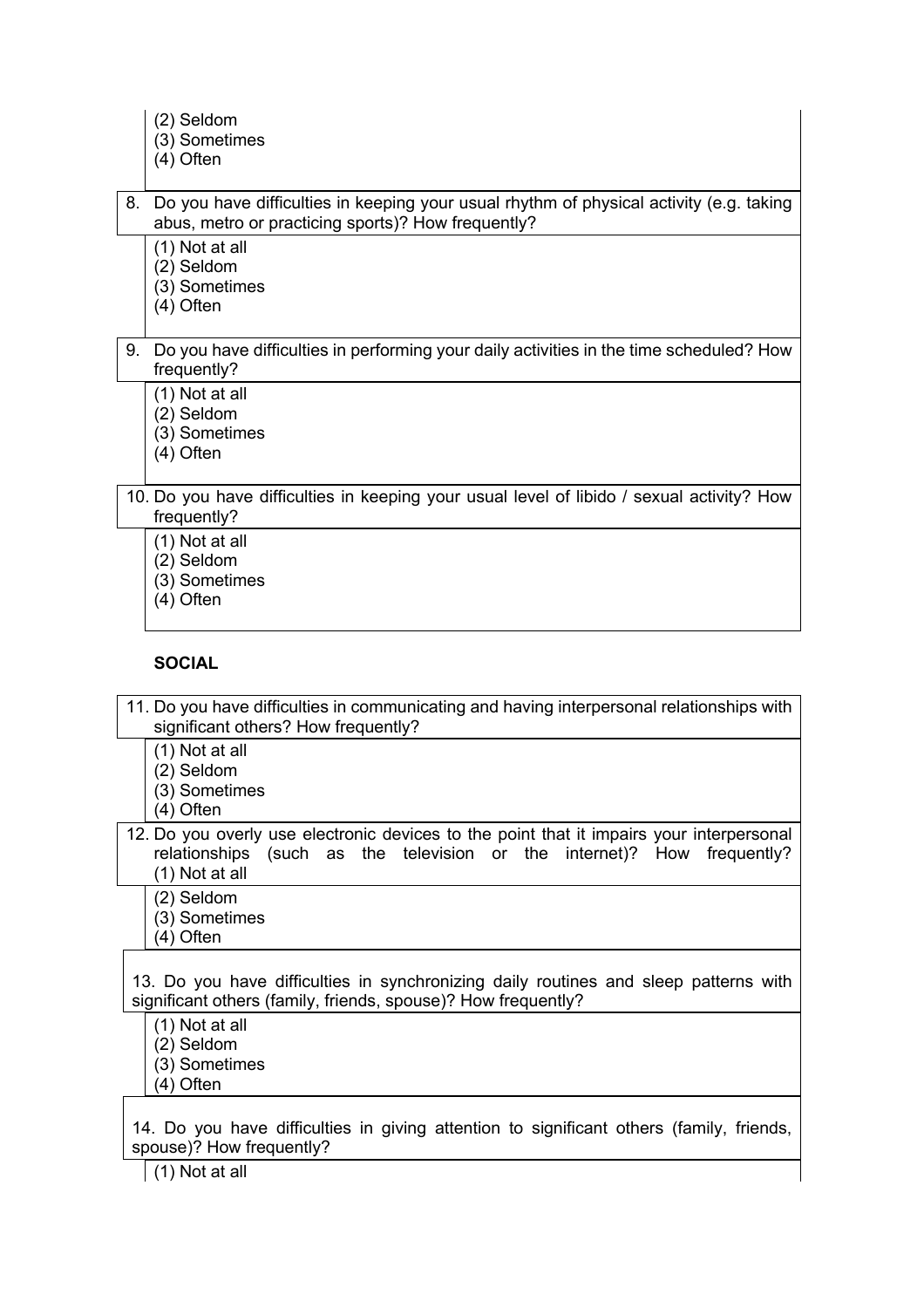(3) Sometimes

(4) Often

# **EATING PATTERN**

15. Do you have difficulties in keeping the scheduled times for meals? How frequently? (1) Not at all (2) Seldom (3) Sometimes (4) Often 16.Do you skip meals? How frequently? (1) Not at all (2) Seldom (3) Sometimes  $(4)$  Often 17. Do you have difficulties in eating a regular amount during meals? How frequently? (1) Not at all (2) Seldom (3) Sometimes (4) Often 18. Do you have difficulties in using stimulants with moderation? (such as coffee, coke and chocolate). How frequently? (1) Not at all (2) Seldom (3) Sometimes  $(4)$  Often

# PREDOMINANT RHYTHM (CHRONOTYPE)

|  |  |  |  |  |  |  | Consider the last 12 months for the following questions. |  |
|--|--|--|--|--|--|--|----------------------------------------------------------|--|
|--|--|--|--|--|--|--|----------------------------------------------------------|--|

19. Tends to be more energized for work and interpersonal relationships at night.

- (1) Never
- (2) Seldom
- (3) Often
- (4) Always

20. Feels more productive in the morning.

- (1) Never
- (2) Seldom
- (3) Often
- (4) Always